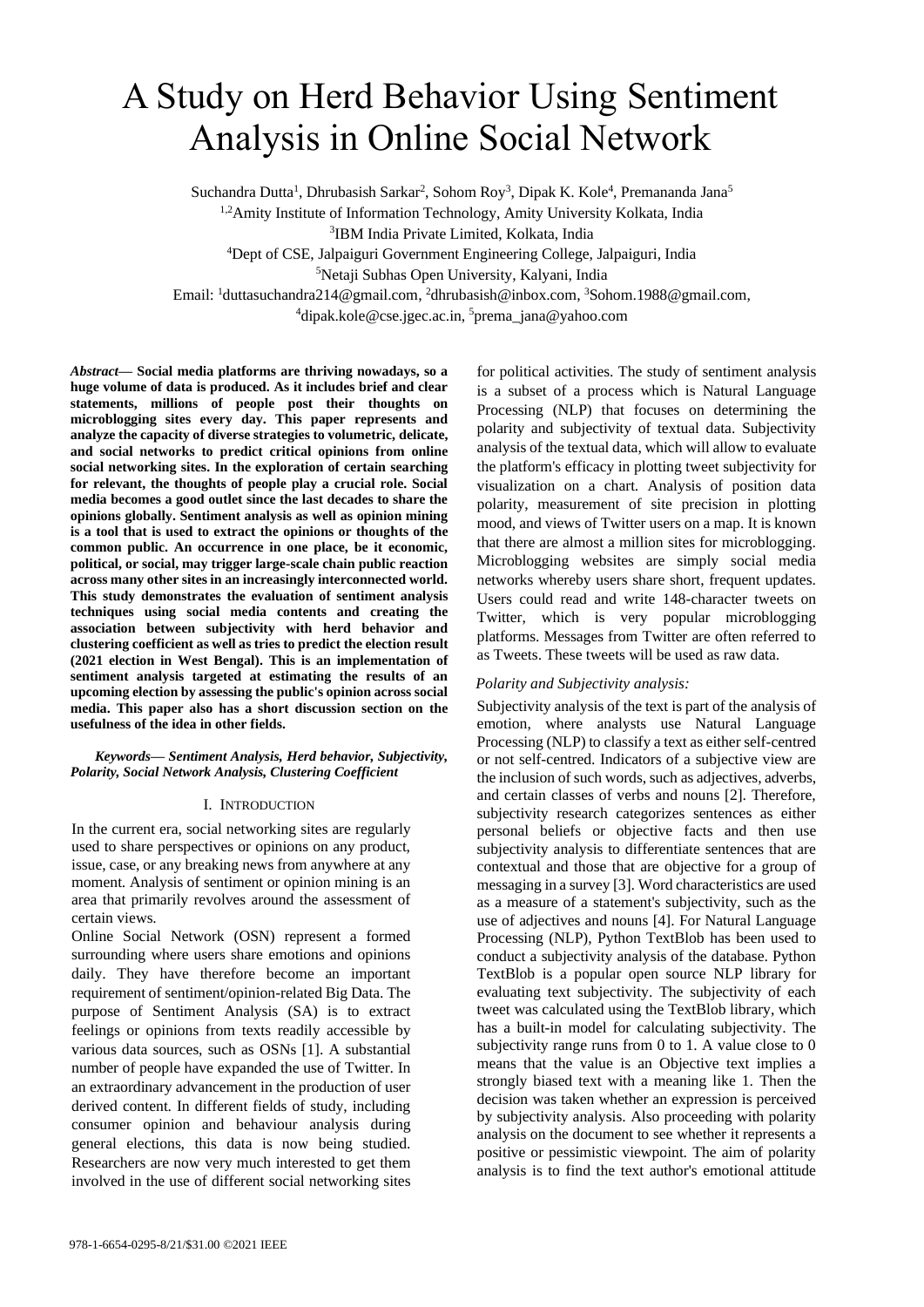toward the topic at hand [3]. Twitter is becoming more popular as a networking tool, there have also been improved requirements in evaluating its data to assess public sentiment or opinion on a subject or a prominent individual[5]. Analysis of polarity helps to quantify text sentiment, to obtain that perspective, the requirement appears to identify the text as negative, positive, or neutral. Several instruments are perfect for small text sentiment analysis [6]. In the following work to study the polarity on collected data, Python TextBlob has been used for subjectivity/polarity analysis. Inspection of polarity using Python TextBlob, Dictionary terms for the negative and positive polarity, ratings are assigned. These polarity ratings differ from -1 to 1, where -1 is an incredibly negative sentiment, and 1 is an incredibly positive sentiment. A 0-polarity score shows a neutral sentiment.

#### II.CLUSTERING COEFFICIENT

Clustering is essentially a clustering coefficient that calculates the degree to which nodes appear to cluster or join accurately. A cluster is a group of nodes that are more connected to nodes in same group than to any other nodes, and for multiple reasons, clusters may be very important, because, for example, different clusters can be a bottleneck for knowledge or a diffusion mechanism. A cluster (Eq. 1) will hold stuff in or keep stuff out.

Mainly cluster is globally speaking is the proportion of the closed triads (i.e., A, B and C are interconnected with each other) and summation of total closed triads and open triads.

Cluster = 
$$
\frac{(closed \, \,triangleright) }{(total \, \, closed \, \,triangleright) + (open \, \,triangleright) \quad \, \text{----- (1)}
$$

So, a network with high clustering has a higher proportion of closed triads to all triads. The degree is the number of connections that any node has a degree distribution refers to that distribution. Lowly linked means the degree of a node is decreasing and highly linked determines the degree of a node is increasing.

The fundamental measure which accounts for a network's inner structure is clustering coefficient. The clustering coefficient refers to a network's local consistency and tests the possibility that two vertices are related to a mutual neighbor. In the case of undirected networks, there are:  $[E_{max} = k_i(k_i-1)]/2]$ potential edges between neighbors given the vertex  $n_i$ with  $k_i$  neighbors [8].

The clustering coefficient  $C_i$  (Eq. 2) of the vertex  $n_i$  is then defined as the ratio between the neighbors of the actual number of edges  $E_i$  to the maximum number as  $E_{max}$ ,

 $C_i=2E_i / k_i(k_i-1)$  ------------------ (2)

The coefficient of clustering  $C_i$  is not a function of the vertex  $n_i$  itself, but its *neighbors*. The mean cluster coefficient of all vertices is the global or mean clustering coefficient  $C_i = \langle C_i \rangle$  of the network [5]. Highly linked vertices show a low clustering

coefficient, i.e., highly linked vertices selectively link to vertices that are not mutually linked, suggesting a



Figure 1: Graph of clustering coefficient vs node degree

hierarchical structure. The clustering coefficient  $C_i$  of each vertex versus degree  $k_i$  (Fig-1). Does the outdegrees  $k_i^{out}$  align the vertices with the in-degrees  $k_i^{in}$ of their neighbors? -The degrees should also be substituted by their weighted equivalents in the case of weighted networks [7].

#### III. HERD BEHAVIOUR

An occurrence in one place, be it economic, political, or social, will trigger largescale chain responses over many other locations in an increasingly interconnected world. Herd behavior is the behavior of people without overarching direction in a group working together.

Until relatively recent times, without much reciprocal contact, such massive phenomena were investigated quite sporadically in separate social science disciplines [8]. Yet, these mass anomalies have turned out to be a topic of significant multidisciplinary concerns with developments in technologies and emerging scientific contexts.

Herding refers to an equilibrium of individuals' thoughts or actions in a group. Most notably, such fusion mostly occurs from local connections between individuals instead of by any deliberate arrangement by a central power or a leading community person. The concepts of herd behavior and collective behavior in their projected work for defining the behavior adoption on online social networks. Many researchers apply transfer learning to the field of the sentiment analysis. The study of sufficient settings for click-and viewthrough desires offers a complex viewpoint on social media consumer activity and social impact, evaluating social relation power in a herd behavior context [9].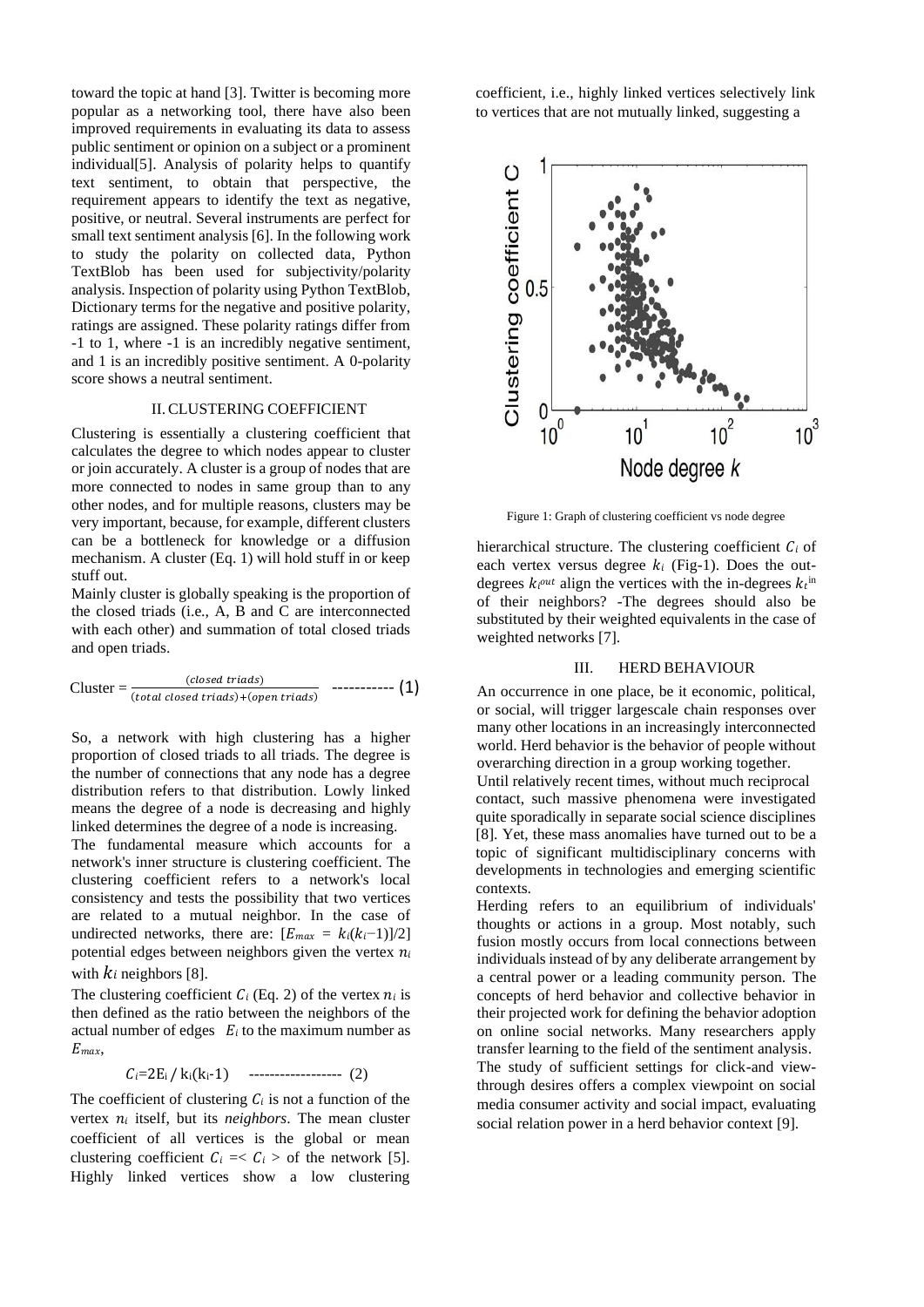# IV. RELATED WORK

Sentiment analysis from user data is becoming like a hot cake nowadays, as this information have several implications in modern world [10]. Researchers already started to analyze data from different community sites and Twitter is one of the areas where the researchers are showing more interests [11]. Product review is one of the important aspects for sentiment analysis and this will help the companies to make future marketing strategies[12]. As a subset of mining process which can be considered as opinion mining is the arear of interest for the present day's researchers [13]. Researchers are processing Twitter data as part of Big data processing [14]. Researchers also investigate and analyze the effect of share price based on Twitter tweets as part of Big data analysis [15].

In this current paper, Twitter data will be used to analyze and predict people's view towards different political groups, and it can predict the election result. And the analysis has been carried out based on current political scenarios. This work will add a new proposition in the universe of sentiment analysis.

#### V.PROPOSED MODEL

This paper explores how sentiment analysis methods were used to forecast the outcome of the West Bengal election using social media content (Twitter). The searching hashtags are #BengalElection2021 and #WestBengal. With the help python programming language, Subjectivity and Polarity of the tweets can be calculated, which can help this paper to conclude. The process and its components of the model can be explained using the below flow (Fig- 2).



Figure 2 - Process flow

The process starts with the extraction of data from Twitter and then collected records have been preprocessed and transformed. This process is the direct

application of Natural Language Processing. From the processed data subjectivity and polarity has been calculated. And finally, clustering coefficient applied to predict the result which will conclude the analysis. All the codes have been implemented using Python language and different Python libraries such as tweepy, pandas, preprocessor, nltk etc have been used.

The main focus of this paper is as follows: the subjectivity lies between 0 to 1 and the polarity lies between  $-1$  to  $+1$ , i.e. the more numbers (tends to 1) of subjectivity refers that mostly the tweets in public opinion and the less number (tends to 0) of subjectivity refers that the tweets are factual information similarly when the polarity tends to -1 that means the polarity is negative and when the polarity tends to 1 is meant to be the polarity is positive and if the polarity of tweets is 0 that meant to be the polarity is neutral.

So, if the clustering coefficient of a high number of subjectivities is high that means the most tweets are in the public opinion, most of the people following this and most of the public accompanied the tweets as well as the particular information, as because of the most of the people are following and agree with the particular information so in reference to the herd behavior, it conveys to an equilibrium of individuals' thoughts or actions in a group. Most notably, such fusion mostly occurs from local connections between individuals instead of by any deliberate arrangement by a central power or a leading community person. So, it can be said that the tweets which have the high number of clustering coefficient of the high number of subjectivities is followed the herd behavior. That means if the opinion, as well as the thoughts of a greater number of people or group of people, is almost same then most of the people follow that opinion.

*Result for #BengalElection2021*



Figure 3- Subjectivity of tweets of #BengalElection2021

After fetching the tweets (134 number of tweets have been fetched) for #BengalElection2021 in the python program, getting a 17.91 % of negative tweets and 36.56% of positive tweets, and 45.52% of neutral tweets, and also detected that the subjectivity (Fig-3) of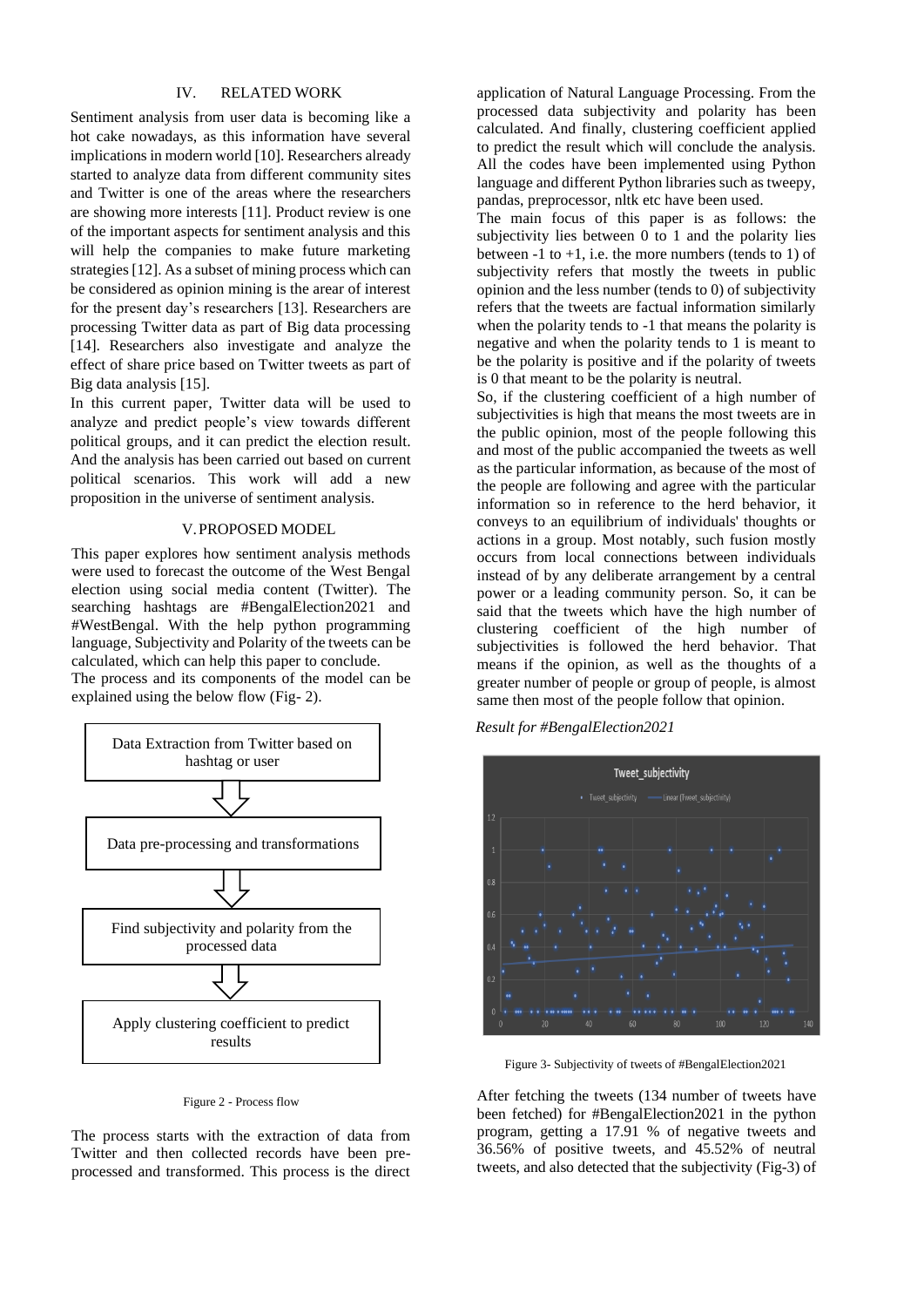most of the tweets are having values between 0.5-0.8, which indicate the tweets in people's choice and not a piece of factual statistics and the polarity (Fig-4) of the most tweets having values between 0-1, that indicates the most of the tweets are neutral and positive. As because the clustering coefficient of the higher value of subjectivity is more, so most of the people give the similar kind of opinion and according to the herd behaviour majority of the people follow that opinion.

![](_page_3_Figure_1.jpeg)

Figure 4 - Polarity of tweets of tweets of #BengalElection2021

## *Result of #WestBengal*

After fetching the thousands (fetched 1933 number of tweets) of tweets for #WestBengal with the help of the python program, getting a 13.53 % of negative tweets and 38.18% of positive tweets, and 48.14% of neutral tweets, and the polarity (Fig-5) of the most of tweets range between 0-1 that indicates the most of neutral and positive tweets and observed that the subjectivity (Fig-6) of most of the tweets range between 0.5-0.8, which indicate the tweets in public opinion and not factual information. As because the clustering coefficient of a higher value of subjectivity is more so most of the

![](_page_3_Figure_5.jpeg)

Figure 5: Polarity of the tweets of #WestBengal

people give the similar kind of opinion and in term of the herd behaviour, majority of the people follow that opinion.

![](_page_3_Figure_8.jpeg)

Figure 6: Subjectivity of tweets of #WestBengal

![](_page_3_Figure_10.jpeg)

Figure 7 - Subjectivity and polarity both shown in one graph (#WestBengal)

A comparison between subjectivity and polarity (Fig-7), can be shown where subjectivity and Polarity both for the hashtag of west Bengal (#WestBengal) and they are related to the 2500 tweets which have been considered, depending on the extracted datasets.

#### VI. RESULT ANALYSIS

This survey represents the outcomes of analysing sentiments as well as the herd behaviour and clustering coefficient to predict election results of West Bengal (2021) through social media content (Twitter). Therefore, the sentiment of most of the tweets are neutral and positive and the less number of the tweets are negative, as well as some of the tweets have more number subjectivity which refers that mostly it in people's choice and not a piece of factual information. So, the larger number of neutral tweets cannot conclude or predict any solution that which political party can win the 2021 election in West Bengal. Also, here the prediction can be done that the winning probability of party X is a bit higher than Y (Actual party names are kept hidden here and they are represented as  $X & Y$ ). Since the higher value of subjectivity has a higher clustering coefficient, more people or users will follow this opinion according to the herd behaviour principle.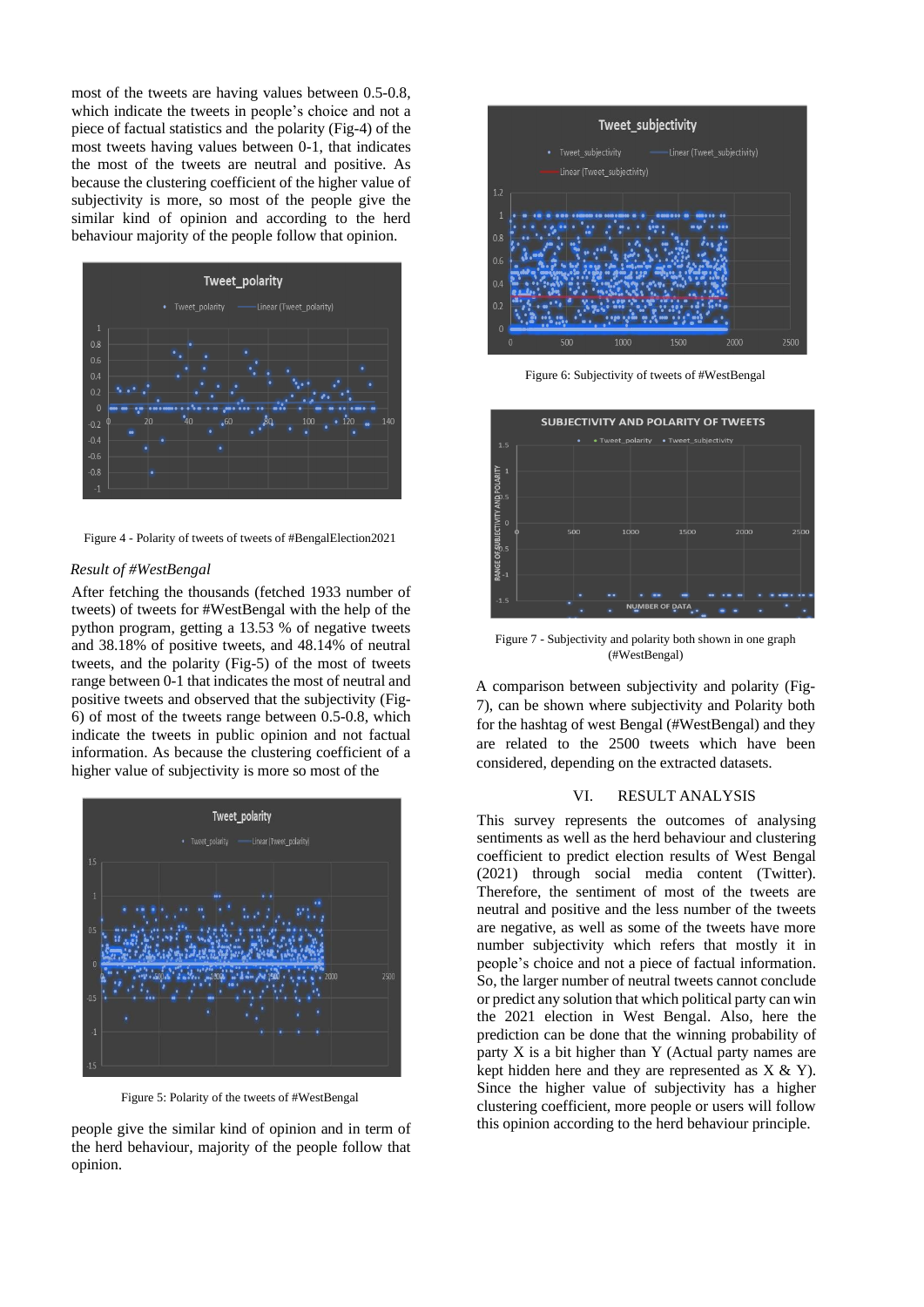![](_page_4_Figure_0.jpeg)

Figure 8: Published Result of West Bengal Assembly Election 2021

Now the actual result of West Bengal Assembly Election 2021 (Fig- 8) shows that party X has got 47.9% of the total vote share and party Y has got the 38.1% of the total vote share. And the model predicted the same where it claims that the probability of wining for party  $X$  is a bit higher than party  $Y$  [16]. The analysis has been carried out based on two different trending hashtags and tweets have been extracted during first week of February 2021. There are different phases of the experiment and all phases are essential to reach the result. The process, finding out the result involves the process of ETL (Extract, Transform, Load) in the first phase, and in the final phase analysis related to the clustering coefficient applied on the cleansed and transformed data. The ETL process has been implemented using Python and the records which has been extracted – are the complete tweets along with the username, hashtag used, tweet time, number of followers, retweets etc. In the next phase RAW tweets have been pre-processed and transformed so that token can formed for the further analysis. This step also takes care of the language or simply it can be referred as the implication of Natural Language Processing. These will transform the data/tweets in the form of tokens and different stop words, punctuation has been removed along with the process of lemmatization. In the final phase clustering coefficient applied to predict the outcome on the cleansed and transformed dataset and the result of this analysis has been compared and evaluated with the actual result which is the result of West Bengal Assembly Election 2021. The model shows a promising output when it is compared with the actual result of West Bengal Assembly Election 2021. There are too many predictions from other sources who claimed the completely opposite result of this model. But from twitter sentiment analysis perspective it can show the support or emotion was higher with the party X. Though the records have been extracted during first week of February 2021 and the election process took place in April 2021, and there could be several possible factors or incidents might happen in 2-3 months which could change the election result completely. But from

the current scenario it can be shown that wining party was able to go with the pulse of the people of West Bengal and they are able to understand the emotion of the people in West Bengal and the same has been reflected in different tweets. Not only this, there are few contents in multiple tweets which could influence the other people and they started to change their mind. These kinds of tweets created too many followers and resulted the herd behaviours where there are certain timestamps till when people follow or supported the tweets and when the followers would be publishing/post any tweets they would be highly influenced by the previously published tweets.. In different timestamps, herd behaviours can be adopted over the Social Networks [17]. So, the model is useful and can show a new way where online platforms especially social media will take a crucial role to analyse and predict election result.

Also, the major problem is the consistency of the election predicting model. The primary purpose of any prediction method is a prediction with a high degree of precision. Because the records collected in RAW format from multiple sources include errors that may lead to erroneous predictions. More research is required to overcome the shortcomings of basic sentiment analysis systems, such as machine learning techniques.

## VII. USAGE IN OTHER SECTORS

The proposed model can be used in other sectors also; herd behaviour analysis using Facebook posts [17], crime data analysis from victims viewpoint [18], public reaction towards controlling obesity, Rational conformity and information cascades and decision making for any product marketing etc.

### VIII. CONCLUSION

Predicting election result is a little bit tricky concept, and it has been tried earlier also by researchers and different technics have been used. Those prediction process involved - from manual process to complex mathematical models. Many aspects around the society have changed because of technical advances, and people will now predict, analyse, and measure an extensive variation of critical and significant events. Due to the vast volume of data accessible from various sources, complicated actions in a minimal timeframe. Sentiment analysis of people's views from Online Social Networks like Twitter has resulted in many research conveniences. In this research paper, the prediction of West Bengal election 2021 is given with the help of sentiment analysis and clustering coefficient, and herd behaviour model.

#### **REFERENCES**

- 1. C. Zucco, B. Calabrese,G. Agapito, P. H. Guzzi, M. Cannataro, "Sentiment analysis for mining texts and social networks data: Methods and tools," Wiley Periodicals, https://doi.org/10.1002/widm.1333 , Vol 10(3),pp. 1-42August 2019
- 2. A. Tumasjan,T. O. Sprenger, P. J. Sandner, I. M. Welpe, "Predicting elections with twitter: What 140 characters reveal about political sentiment," ICWSM 10, 1, pp. 178–185., 2010